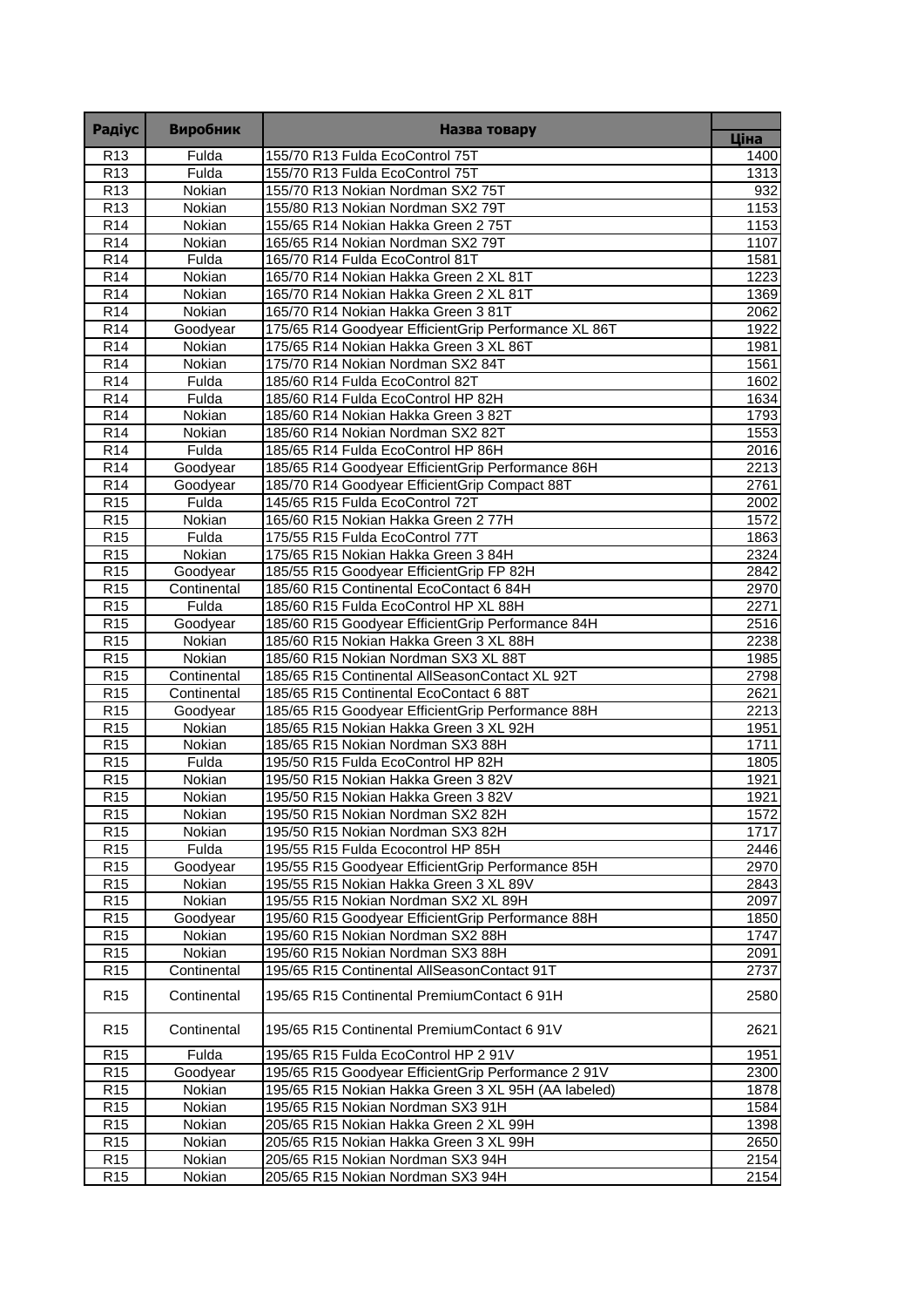| R <sub>16</sub>                      | Nokian      | 195/50 R16 Nokian Hakka Blue 3 XL 88V                  | 3815               |
|--------------------------------------|-------------|--------------------------------------------------------|--------------------|
| R <sub>16</sub>                      | Nokian      | 195/55 R16 Nokian Hakka Green 2 XL 91H                 | $\overline{19}22$  |
| R <sub>16</sub>                      | Nokian      | 195/55 R16 Nokian Hakka Green 3 XL 91H                 | 3083               |
| R <sub>16</sub>                      | Nokian      | 195/55 R16 Nokian Hakka Green 3 XL 91H                 | $\overline{3}083$  |
| R <sub>16</sub>                      | Nokian      | 195/60 R16 Nokian Hakka Green 3 XL 93H                 | 3224               |
| R <sub>16</sub>                      | Nokian      | 195/60 R16 Nokian Hakka Green 3 XL 93H                 | 3224               |
|                                      |             |                                                        |                    |
| R <sub>16</sub>                      | Continental | 205/55 R16 Continental AllSeasonContact 91H            | 3169               |
| R <sub>16</sub>                      | Continental | 205/55 R16 Continental ContiEcoContact 5 (MO) 91H      | $\frac{1}{3242}$   |
| R <sub>16</sub>                      | Continental | 205/55 R16 Continental ContiPremiumContact 5 (AO) 91W  | 3009               |
|                                      |             |                                                        |                    |
| R <sub>16</sub>                      | Continental | 205/55 R16 Continental EcoContact 6 91V                | 2970               |
| R <sub>16</sub>                      | Continental | 205/55 R16 Continental PremiumContact 6 91V            | 3009               |
| R <sub>16</sub>                      | Continental | 205/55 R16 Continental UltraContact FR 91W             | 3301               |
| R <sub>16</sub>                      | Fulda       | 205/55 R16 Fulda Ecocontrol HP 2 91H                   | 2090               |
| R <sub>16</sub>                      | Fulda       | 205/55 R16 Fulda Ecocontrol HP 2 91V                   | 2038               |
| R <sub>16</sub>                      | Goodyear    | 205/55 R16 Goodyear EfficientGrip Performance (VW) 91H | 2213               |
| R <sub>16</sub>                      | Goodyear    | 205/55 R16 Goodyear EfficientGrip Performance 2 91H    | 2446               |
| R <sub>16</sub>                      | Goodyear    | 205/55 R16 Goodyear EfficientGrip Performance 2 91H    | 2446               |
| R <sub>16</sub>                      | Goodyear    | 205/55 R16 Goodyear EfficientGrip Performance 2 91V    | 2621               |
| R <sub>16</sub>                      | Goodyear    | 205/55 R16 Goodyear EfficientGrip Performance 91V      | 2242               |
| R <sub>16</sub>                      | Goodyear    | 205/55 R16 Goodyear EfficientGrip Performance AO 91V   | 2300               |
| R16                                  | Nokian      | 205/55 R16 Nokian Hakka Green 3 XL 94H                 | 2028               |
| R <sub>16</sub>                      | Nokian      | 205/55 R16 Nokian Hakka Green 3 XL 94H                 | $\overline{2}$ 184 |
| R <sub>16</sub>                      | Nokian      | 205/55 R16 Nokian Hakka Green 3 XL 94V                 | 2242               |
| R16                                  | Nokian      | 205/55 R16 Nokian Nordman SX3 91H                      | 1897               |
| R <sub>16</sub>                      | Nokian      | 205/55 R16 Nokian Nordman SZ2 XL 94V                   | 1974               |
| R <sub>16</sub>                      | Continental | 205/60 R16 Continental ContiPremiumContact 5 92H       | 3960               |
| R <sub>16</sub>                      | Continental | 205/60 R16 Continental PremiumContact 6 XL 96H         | 4252               |
| $\overline{R}$ 16                    |             | 205/60 R16 Goodyear EfficientGrip Performance 2 92H    | 3378               |
|                                      | Goodyear    |                                                        |                    |
| R <sub>16</sub><br>R16               | Goodyear    | 205/60 R16 Goodyear EfficientGrip Performance 2 92H    | 3378               |
|                                      | Goodyear    | 205/60 R16 Goodyear EfficientGrip Performance 92H      | 3203               |
| R <sub>16</sub>                      | Goodyear    | 205/60 R16 Goodyear EfficientGrip Performance 92V      | 3308               |
| R <sub>16</sub>                      | Nokian      | 205/60 R16 Nokian Hakka Blue 2 XL 96W                  | 3464               |
| R <sub>16</sub>                      | Nokian      | 205/60 R16 Nokian Hakka Blue 3 XL 96W                  | 3433               |
| R <sub>16</sub><br>$\overline{R}$ 16 | Nokian      | 205/60 R16 Nokian Hakka Green 3 XL 96V                 | 3343               |
|                                      | Nokian      | 205/60 R16 Nokian Hakka Green 3 XL 96V                 | 3153               |
| R <sub>16</sub>                      | Nokian      | 205/65 R16 Nokian Hakka Blue 2 XL 99V                  | 2970               |
| R <sub>16</sub>                      | Continental | 215/55 R16 Continental ContiPremiumContact 5 93W       | 4624               |
| R <sub>16</sub>                      | Fulda       | 215/55 R16 Fulda Ecocontrol HP 2 XL 97Y                | 3378               |
| R <sub>16</sub>                      | Nokian      | 215/55 R16 Nokian Hakka Green 2 XL 97V                 | 2271               |
| R <sub>16</sub>                      | Nokian      | 215/55 R16 Nokian Hakka Green 3 XL 97V                 | 4107               |
| R <sub>16</sub>                      | Nokian      | 215/55 R16 Nokian Nordman SX3 XL 97H                   | 3024               |
| R <sub>16</sub>                      | Nokian      | 215/55 R16 Nokian Nordman SZ XL 97V                    | 2027               |
| R <sub>16</sub>                      | Continental | 215/60 R16 Continental AllSeasonContact XL 99V         | 5475               |
| R16                                  | Continental | 215/60 R16 Continental ContiPremiumContact 5 95H       | 4915               |
| R <sub>16</sub>                      | Continental | 215/60 R16 Continental PremiumContact 6 XL 99V         | 4705               |
| R <sub>16</sub>                      | Continental | 215/60 R16 Continental PremiumContact 6 XL 99V         | 4705               |
| R <sub>16</sub>                      | Goodyear    | 215/60 R16 Goodyear EfficientGrip Performance XL 99H   | 3960               |
| R <sub>16</sub>                      | Goodyear    | 215/60 R16 Goodyear EfficientGrip Performance XL 99V   | 4164               |
| R <sub>16</sub>                      | Nokian      | 215/60 R16 Nokian Hakka Blue 2 XL 99V                  | 3774               |
| R <sub>16</sub>                      | Nokian      | 215/60 R16 Nokian Hakka Blue 2 XL 99V                  | 3774               |
| R <sub>16</sub>                      | Nokian      | 215/60 R16 Nokian Hakka Blue 3 XL 99V                  | 4019               |
| R <sub>16</sub>                      | Nokian      | 215/60 R16 Nokian Hakka Green 2 XL 99W (AA labeled)    | 2796               |
| R <sub>16</sub>                      | Nokian      | 215/60 R16 Nokian Nordman SX3 XL 99H                   | $\overline{3}023$  |
| R <sub>16</sub>                      | Continental | 215/65 R16 Continental PremiumContact 6 98H            | 4187               |
| $\overline{R}$ 16                    | Fulda       | 215/65 R16 Fulda EcoControl HP 2 98V                   | 2970               |
| R <sub>16</sub>                      | Goodyear    | 215/65 R16 Goodyear EfficientGrip 2 SUV 98H            | 3727               |
| R <sub>16</sub>                      | Goodyear    | 215/65 R16 Goodyear EfficientGrip Performance 2 98V    | 3844               |
|                                      |             |                                                        |                    |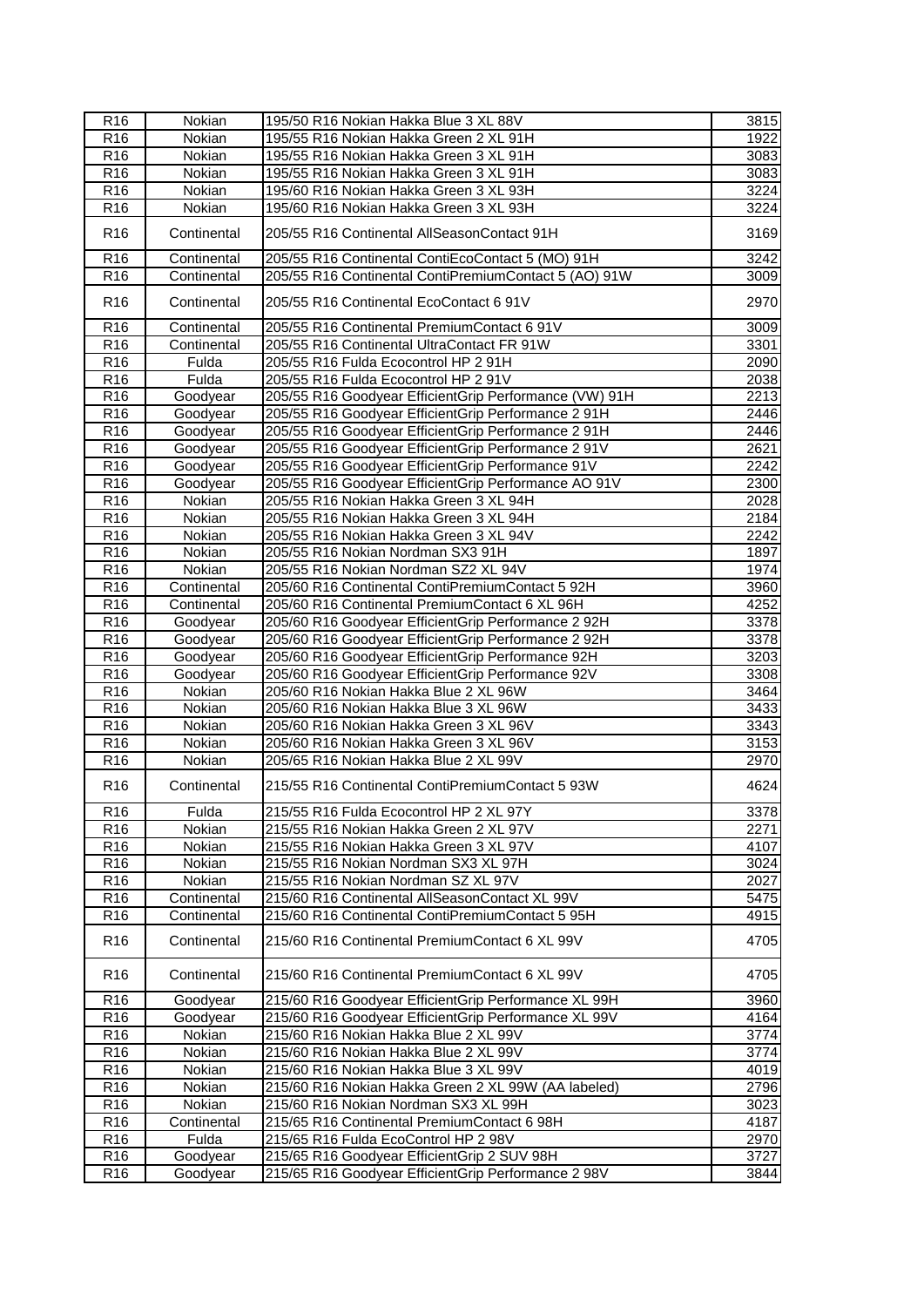| R <sub>16</sub>               | Goodyear         | 215/65 R16 Goodyear EfficientGrip Performance 2 98V                         | 3727         |
|-------------------------------|------------------|-----------------------------------------------------------------------------|--------------|
| R <sub>16</sub>               | Goodyear         | 215/65 R16 Goodyear EfficientGrip SUV (AO) FP 98V                           | 3459         |
| R <sub>16</sub>               | Goodyear         | 215/65 R16 Goodyear EfficientGrip SUV (AO) FP 98V                           | 3725         |
| R <sub>16</sub>               | Goodyear         | 215/65 R16 Goodyear EfficientGrip SUV FP 98H                                | 3537         |
| R <sub>16</sub>               | Nokian           | 215/65 R16 Nokian Hakka Blue 3 SUV XL 102V                                  | 3246         |
| R <sub>16</sub>               | Nokian           | 215/65 R16 Nokian Nordman S SUV 98H                                         | 2190         |
| R <sub>16</sub>               | Nokian           | 215/65 R16 Nokian Nordman S SUV 98H                                         | 2295         |
| R <sub>16</sub>               | Nokian           | 215/65 R16 Nokian Nordman S2 SUV 98H                                        | 2504         |
| $\overline{R}$ 16             | Nokian           | 215/65 R16 Nokian Nordman S2 SUV 98H                                        | 2525         |
| R <sub>16</sub>               | Continental      | 225/55 R16 Continental EcoContact 6 95V                                     | 5300         |
| R16                           | Continental      | 225/55 R16 Continental EcoContact 6 95W                                     | 5335         |
| R <sub>16</sub>               | Continental      | 225/55 R16 Continental EcoContact 6 XL 99Y                                  | 5335         |
| R <sub>16</sub>               | Goodyear         | 225/55 R16 Goodyear EfficientGrip Performance 95V                           | 4042         |
| R <sub>16</sub>               | Nokian           | 225/55 R16 Nokian Hakka Blue 3 XL 99W                                       | 4678         |
| R <sub>16</sub>               | Nokian           | 225/60 R16 Nokian Hakka Blue 2 XL 102V                                      | 3960         |
| $\overline{R}$ 16             | Continental      | 235/60 R16 Continental AllSeasonContact 100H                                | 5300         |
| R <sub>17</sub>               | Fulda            | 205/50 R17 Fulda Ecocontrol HP 2 XL 93V                                     | 3436         |
| <b>R17</b>                    | Fulda            | 205/50 R17 Fulda SportControl 2 XL 93Y                                      | 3436         |
| R <sub>17</sub>               | Goodyear         | 205/50 R17 Goodyear EfficientGrip Performance 2 89V                         | 3786         |
| R <sub>17</sub>               | Nokian           | 205/50 R17 Nokian Hakka Black 2 XL 93W                                      | 3562         |
| R <sub>17</sub>               | Nokian           | 205/50 R17 Nokian Hakka Black 2 XL 93W                                      | 3562         |
| R <sub>17</sub>               | Nokian           | 205/50 R17 Nokian Hakka Blue 3 XL 93V                                       | 3346         |
| R <sub>17</sub>               | Nokian           | 205/50 R17 Nokian Nordman SZ XL 93W                                         | 2178         |
| <b>R17</b>                    | Continental      | 205/55 R17 Continental ContiPremiumContact 5 91V                            | 3476         |
| R <sub>17</sub>               | Continental      | 205/55 R17 Continental PremiumContact 6 FR XL 95V                           | 3889         |
| R <sub>17</sub>               | Fulda            | 205/55 R17 Fulda EcoControl HP 2 XL 95V                                     | 2854         |
| <b>R17</b>                    | Fulda            | 205/55 R17 Fulda EcoControl HP 2 XL 95V                                     | 3087         |
| R <sub>17</sub>               | Goodyear         | 205/55 R17 Goodyear EfficientGrip Performance 2 XL 95V                      | 4310         |
| R <sub>17</sub>               | Goodyear         | 205/55 R17 Goodyear EfficientGrip Performance 91V                           | 3145         |
| <b>R17</b>                    | Goodyear         | 205/55 R17 Goodyear EfficientGrip Performance 91V                           | 3320         |
| R <sub>17</sub>               | Nokian           | 205/55 R17 Nokian Hakka Blue 2 XL 95V                                       | 3561         |
| R <sub>17</sub>               | Fulda            | 215/50 R17 Fulda SportControl 2 XL 95Y                                      | 3355         |
| R <sub>17</sub>               | Fulda            | 215/50 R17 Fulda SportControl 2 XL 95Y                                      | 3355         |
| R <sub>17</sub>               | Goodyear         | 215/50 R17 Goodyear EfficientGrip Performance 2 91W                         | 4019         |
| R <sub>17</sub>               | Nokian           | 215/50 R17 Nokian Hakka Black 2 XL 95W                                      | 3611         |
| <b>R17</b>                    | Nokian           | 215/50 R17 Nokian Hakka Black 2 XL 95W                                      | 3787         |
| R <sub>17</sub>               | Nokian           | 215/50 R17 Nokian Hakka Blue 3 XL 95V                                       | 3598         |
| R17                           | Nokian           | 215/50 R17 Nokian Nordman SZ XL 95W                                         | 3145         |
| R <sub>17</sub>               | Nokian           | 215/50 R17 Nokian Nordman SZ2 XL 95W                                        | 3229         |
| R <sub>17</sub>               | Nokian           | 215/50 R17 Nokian Nordman SZ2 XL 95W                                        | 3229         |
| R <sub>17</sub>               | Continental      | 215/55 R17 Continental AllSeasonContact XL 98H                              | 5758         |
| R <sub>17</sub>               | Continental      | 215/55 R17 Continental EcoContact 6 94V                                     | 4950         |
| R <sub>17</sub>               | Continental      | 215/55 R17 Continental EcoContact 6 XL 98H                                  | 5300         |
| R <sub>17</sub>               | Fulda            | 215/55 R17 Fulda SportControl 2 FP XL 98Y                                   | 3611         |
| <b>R17</b>                    | Goodyear         | 215/55 R17 Goodyear EfficientGrip Performance 2 94W                         | 4543         |
| <b>R17</b>                    | Goodyear         | 215/55 R17 Goodyear EfficientGrip Performance 2 XL 98W                      | 4776         |
| <b>R17</b>                    | Goodyear         | 215/55 R17 Goodyear EfficientGrip Performance 94V                           | 3575         |
| R <sub>17</sub>               | Goodyear         | 215/55 R17 Goodyear EfficientGrip Performance 94V                           | 4019         |
| R <sub>17</sub>               | Goodyear         | 215/55 R17 Goodyear EfficientGrip Performance XL 98W                        | 4426         |
| R <sub>17</sub>               | Nokian           | 215/55 R17 Nokian Hakka Blue 2 XL 98W                                       | 2912         |
| R <sub>17</sub>               | Nokian           | 215/55 R17 Nokian Hakka Blue 3 XL 98W                                       | 3902         |
| R <sub>17</sub>               | Nokian           | 215/55 R17 Nokian Hakka Green 3 94V                                         | 3830         |
| <b>R17</b>                    | Nokian           | 215/55 R17 Nokian Hakka Green 3 94V                                         | 3830         |
| R <sub>17</sub>               | Nokian<br>Nokian | 215/55 R17 Nokian Nordman SZ XL 98V<br>215/55 R17 Nokian Nordman SZ2 XL 98V | 2563         |
| R <sub>17</sub><br><b>R17</b> | Continental      | 225/45 R17 Continental ContiPremiumContact 6 FR 91Y                         | 3309<br>3489 |
| R <sub>17</sub>               | Continental      | 225/45 R17 Continental ContiSportContact 5 (MO) 91V                         | 3477         |
| R <sub>17</sub>               | Continental      | 225/45 R17 Continental PremiumContact 6 FR 91W                              | 3489         |
| R <sub>17</sub>               | Fulda            | 225/45 R17 Fulda SportControl 2 FP 91Y                                      | 2737         |
|                               |                  |                                                                             |              |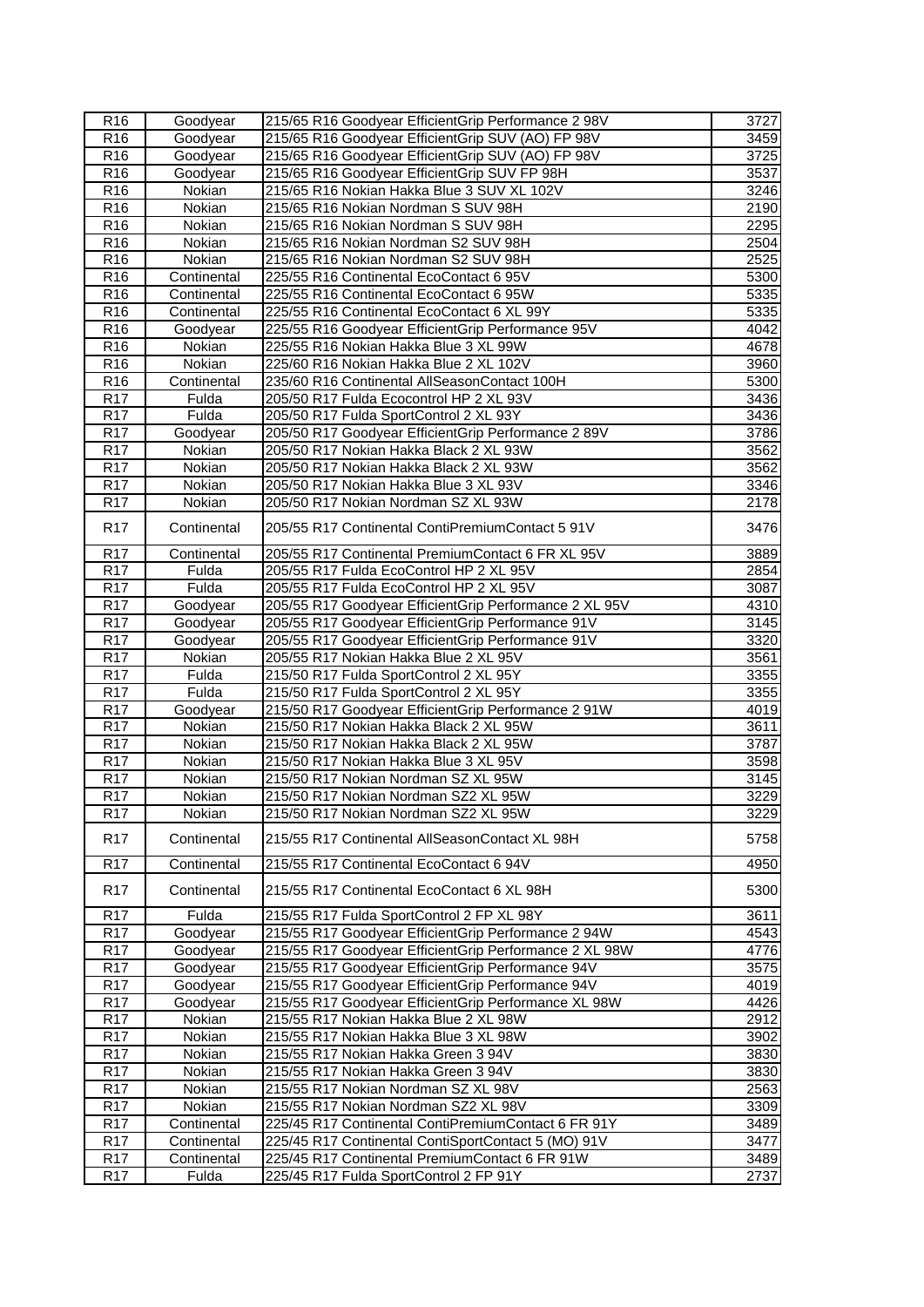| R <sub>17</sub>        | Goodyear             | 225/45 R17 Goodyear Eagle F1 Asymmetric 5 FP 91Y                                                               | 3261               |
|------------------------|----------------------|----------------------------------------------------------------------------------------------------------------|--------------------|
| R <sub>17</sub>        | Nokian               | 225/45 R17 Nokian Hakka Black 2 XL 94Y                                                                         | 2563               |
| R <sub>17</sub>        | Nokian               | 225/45 R17 Nokian Hakka Blue 2 XL 94V                                                                          | $\overline{2}$ 445 |
| R <sub>17</sub>        | Nokian               | 225/45 R17 Nokian Hakka Blue 2 XL 94V                                                                          | 2445               |
| R <sub>17</sub>        | Nokian               | 225/45 R17 Nokian Hakka Blue 2 XL 94W                                                                          | 2504               |
| R <sub>17</sub>        | Nokian               | 225/45 R17 Nokian Hakka Blue 3 XL 94W                                                                          | 2687               |
| R <sub>17</sub>        | Nokian               | 225/45 R17 Nokian Nordman SZ XL 94W                                                                            | 2172               |
| R <sub>17</sub>        | Nokian               | 225/45 R17 Nokian Nordman SZ XL 94W                                                                            | 2271               |
| R <sub>17</sub>        | Nokian               | 225/45 R17 Nokian Nordman SZ2 XL 94W                                                                           | 2446               |
| R <sub>17</sub>        | Continental          | 225/50 R17 Continental ContiPremiumContact 6 FR XL 98Y                                                         | 4498               |
| R <sub>17</sub>        | Continental          | 225/50 R17 Continental PremiumContact 6 FR 94Y                                                                 | 4484               |
| R <sub>17</sub>        | Fulda                | 225/50 R17 Fulda SportControl 2 FP XL 98Y                                                                      | 3941               |
| R <sub>17</sub>        | Goodyear             | 225/50 R17 Goodyear Eagle F1 Asymmetric 5 FP 94Y                                                               | 4310               |
| R <sub>17</sub>        | Goodyear             | 225/50 R17 Goodyear Eagle F1 Asymmetric 6 FP 94Y                                                               | 4397               |
| R <sub>17</sub>        | Goodyear             | 225/50 R17 Goodyear EfficientGrip Performance 2 FP 94W                                                         | 4397               |
| R <sub>17</sub>        | Goodyear             | 225/50 R17 Goodyear EfficientGrip Performance 2 FP XL 98V                                                      | 4397               |
| R <sub>17</sub>        | Nokian               | 225/50 R17 Nokian Hakka Black 2 Run Flat 94W                                                                   | 4800               |
| <b>R17</b>             | Nokian               | 225/50 R17 Nokian Hakka Black 2 XL 98Y                                                                         | 3726               |
| R <sub>17</sub>        | Nokian               | 225/50 R17 Nokian Hakka Black 2 XL 98Y                                                                         | 3726               |
| R <sub>17</sub>        | Nokian               | 225/50 R17 Nokian Nordman SZ XL 98W                                                                            | 2823               |
| R <sub>17</sub>        | Nokian               | 225/50 R17 Nokian Nordman SZ XL 98W                                                                            | 2796               |
| R <sub>17</sub>        | Nokian               | 225/50 R17 Nokian Nordman SZ2 XL 98W                                                                           | 3256               |
| R <sub>17</sub>        | Continental          | 225/55 R17 Continental ContiPremiumContact 5 (AO) 97Y                                                          | 4970               |
| R <sub>17</sub>        | Continental          | 225/55 R17 Continental ContiPremiumContact 6 SSR* 97W                                                          | 6406               |
| R <sub>17</sub>        | Goodyear             | 225/55 R17 Goodyear Eagle F1 Asymmetric 5 97V                                                                  | 4310               |
| R <sub>17</sub>        | Goodyear             | 225/55 R17 Goodyear EfficientGrip (MO) XL 101H                                                                 | 3483               |
| R <sub>17</sub>        | Goodyear             | 225/55 R17 Goodyear EfficientGrip Performance 2 XL 101W                                                        | 5021               |
| R <sub>17</sub>        | Goodyear             | 225/55 R17 Goodyear EfficientGrip Performance XL 101W                                                          | 4484               |
| R <sub>17</sub>        | Nokian               | 225/55 R17 Nokian Hakka Black 2 Run Flat 97W                                                                   | 5261               |
| R <sub>17</sub>        | Nokian               | 225/55 R17 Nokian Hakka Black 2 XL 101Y                                                                        | 3874               |
| R <sub>17</sub>        | Nokian               | 225/55 R17 Nokian Hakka Green 3 XL 101V                                                                        | 3710               |
| R17                    | Nokian               | 225/55 R17 Nokian Nordman SZ2 XL 101W                                                                          | 3320               |
| R <sub>17</sub>        | Continental          | 235/45 R17 Continental ContiPremiumContact 6 FR XL 97Y                                                         | 4146               |
| R <sub>17</sub>        | Nokian               | 235/45 R17 Nokian Hakka Black 2 XL 97Y                                                                         | 3118               |
| R <sub>17</sub>        | Nokian               | 235/45 R17 Nokian Nordman SZ2 XL 97W                                                                           | 2791               |
| R <sub>17</sub>        | Goodyear             | 235/50 R17 Goodyear EfficientGrip FP 96W                                                                       | 4776               |
| R <sub>17</sub>        | Continental          | 235/55 R17 Continental ContiPremiumContact 5 (AO) 99V                                                          | 5183               |
| R <sub>17</sub>        | Continental          | 235/55 R17 Continental ContiPremiumContact 5 XL 103W                                                           | 4950               |
| R <sub>17</sub>        | Continental          | 235/55 R17 Continental ContiPremiumContact 6 (MO) XL 103W DE                                                   | 4659               |
| R <sub>17</sub>        | Continental          | 235/55 R17 Continental CrossContact ATR FR XL 103V                                                             | 6651               |
| R <sub>17</sub>        | Continental          | 235/55 R17 Continental PremiumContact 6 (MO-V) FR XL 103W                                                      | 5067               |
| R <sub>17</sub>        | Fulda                | 235/55 R17 Fulda SportControl 2 FP XL 103Y                                                                     | 4135               |
| <b>R17</b>             | Goodyear             | 235/55 R17 Goodyear Eagle F1 Asymmetric 5 FP XL 103Y                                                           | 5009               |
| R <sub>17</sub>        | Goodyear             | 235/55 R17 Goodyear EfficientGrip (AO) FP 99Y                                                                  | 4447               |
| R <sub>17</sub>        | Goodyear             | 235/55 R17 Goodyear EfficientGrip 2 SUV FP 99H                                                                 | 4601               |
| <b>R17</b>             | Goodyear             | 235/55 R17 Goodyear EfficientGrip 2 SUV FP 99V                                                                 | 4717               |
| R <sub>17</sub>        | Nokian               | 235/55 R17 Nokian Hakka Black 2 XL 103Y                                                                        | 3938               |
| R <sub>17</sub>        | Nokian               | 235/55 R17 Nokian Hakka Blue 2 SUV XL 103V                                                                     | 2970               |
| R <sub>17</sub>        | Continental          | 235/75 R15 Continental CrossContact ATR FR XL 109T                                                             | 4601               |
| R <sub>17</sub>        | Nokian               | 245/40 R17 Nokian Hakka Black 2 XL 95Y                                                                         | 4135               |
| R17                    | Fulda                | 245/45 R17 Fulda SportControl 2 FP XL 99Y                                                                      | 3844               |
| R17                    | Goodyear             | 245/45 R17 Goodyear Eagle F1 Asymmetric 3 95Y                                                                  | 3685               |
| R <sub>17</sub>        | Continental          | 245/55 R17 Continental PremiumContact 6 (MO-V) FR XL 106H                                                      | 5801               |
| R <sub>17</sub>        | Continental          | 245/55 R17 Continental PremiumContact 6 (MO-V) FR XL 106H                                                      | 5801               |
| R <sub>18</sub>        | Goodyear             | 215/50 R18 Goodyear Eagle F1 Asymmetric 5 FP 92W                                                               | 4776               |
| R <sub>18</sub>        | Goodyear             | 215/55 R18 Goodyear EfficientGrip Performance 95H                                                              | 3786               |
|                        |                      |                                                                                                                |                    |
| R <sub>18</sub>        | Continental          | 225/40 R18 Continental PremiumContact 6 FR XL 92Y                                                              | 3314               |
| R <sub>18</sub>        | Continental          | 225/40 R18 Continental PremiumContact 6 FR XL 92Y                                                              | 3314               |
| R <sub>18</sub>        | Fulda                | 225/40 R18 Fulda SportControl 2 FP XL 92Y                                                                      | 3087               |
| R18<br>R <sub>18</sub> | Goodyear<br>Goodyear | 225/40 R18 Goodyear Eagle F1 Asymmetric 5 FP XL 92Y<br>225/40 R18 Goodyear EfficientGrip Performance FP XL 92W | 3758<br>2953       |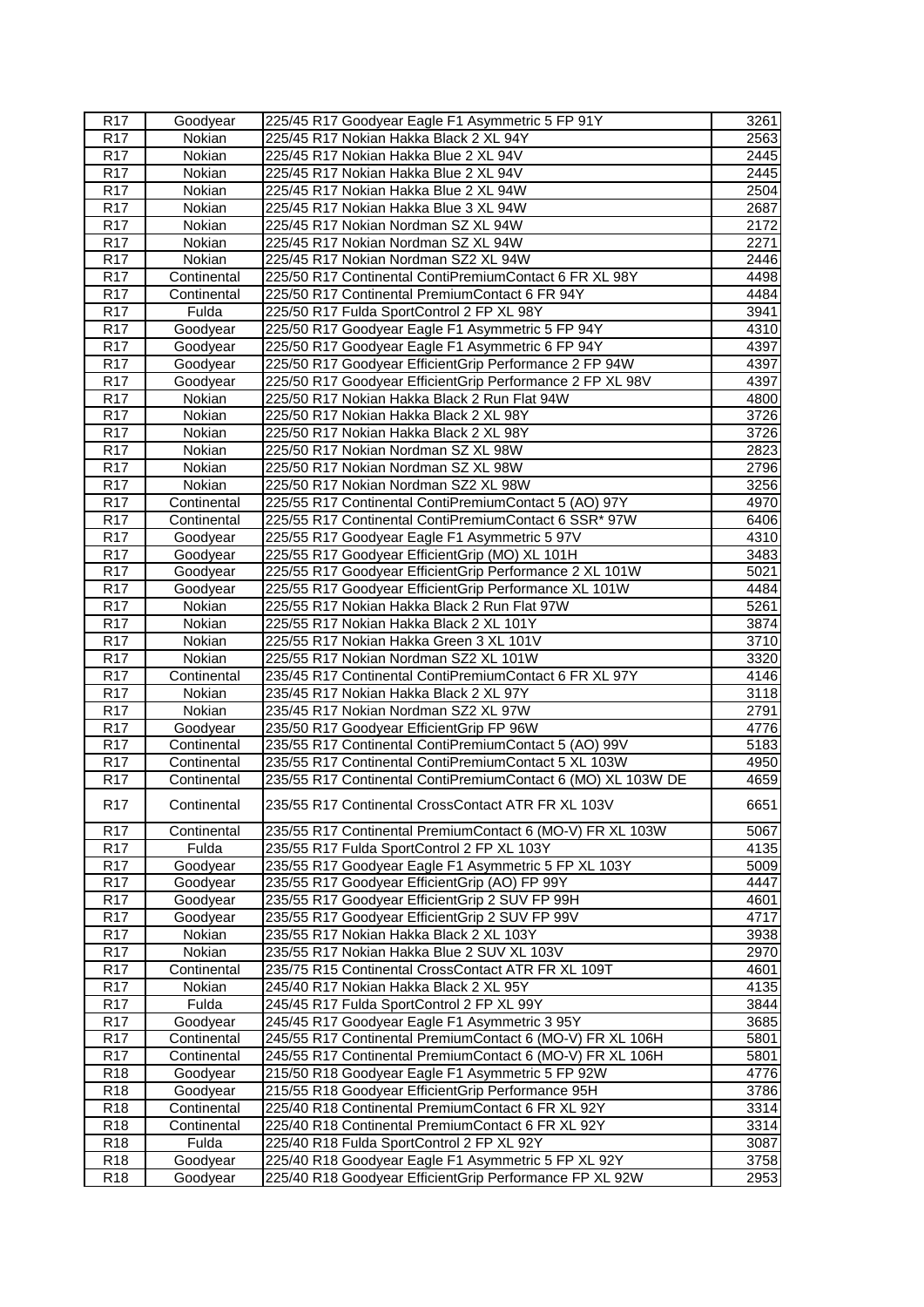| R <sub>18</sub>  | Nokian        | 225/40 R18 Nokian Hakka Black 2 XL 92Y                       | 3259 |
|------------------|---------------|--------------------------------------------------------------|------|
| R <sub>18</sub>  | <b>Nokian</b> | 225/40 R18 Nokian Hakka Black 2 XL 92Y                       | 3259 |
| R <sub>18</sub>  | Nokian        | 225/40 R18 Nokian Nordman SZ2 XL 92W                         | 3095 |
| R <sub>18</sub>  | Nokian        | 225/40 R18 Nokian Nordman SZ2 XL 92W                         | 3095 |
| R <sub>18</sub>  | Fulda         | 225/45 R18 Fulda SportControl 2 XL 95Y                       | 4164 |
| R <sub>18</sub>  | Nokian        | 225/45 R18 Nokian Hakka Black 2 XL 95Y                       | 4597 |
| R <sub>18</sub>  | Continental   | 235/40 R18 Continental ContiPremiumContact 6 FR 91Y          | 4526 |
| R <sub>18</sub>  | Nokian        | 235/40 R18 Nokian Hakka Black 2 XL 95Y                       | 4306 |
| R <sub>18</sub>  | Nokian        | 235/40 R18 Nokian Nordman SZ XL 95W                          | 3301 |
| R <sub>18</sub>  | Nokian        | 235/40 R18 Nokian Nordman SZ XL 95W                          | 3669 |
| R18              | Nokian        | 235/40 R18 Nokian Nordman SZ2 XL 95W                         | 3832 |
| R <sub>18</sub>  | Nokian        | 235/40 R18 Nokian Nordman SZ2 XL 95W                         | 3832 |
| R <sub>18</sub>  | Continental   | 235/45 R18 Continental ContiPremiumContact 6 FR 94V          | 5766 |
| R <sub>18</sub>  | Continental   | 235/45 R18 Continental ContiSportContact 5 FR 94V            | 5300 |
| R <sub>18</sub>  | Continental   | 235/45 R18 Continental PremiumContact 6 FR XL 98W            | 5475 |
| R <sub>18</sub>  | Fulda         | 235/45 R18 Fulda SportControl 2 FP XL 98Y                    | 4252 |
| R <sub>18</sub>  | Fulda         | 235/45 R18 Fulda SportControl 2 FP XL 98Y                    | 4252 |
| R <sub>18</sub>  | Goodyear      | 235/45 R18 Goodyear Eagle F1 Asymmetric 5 FP XL 98Y          | 5649 |
| R <sub>18</sub>  | Goodyear      | 235/45 R18 Goodyear Eagle Sport TZ FP 98Y                    | 4077 |
| R <sub>18</sub>  | Goodyear      | 235/45 R18 Goodyear Eagle Sport TZ FP 98Y                    | 4077 |
| R <sub>18</sub>  | Nokian        | 235/45 R18 Nokian Hakka Black 2 XL 98W                       | 4601 |
| <b>R18</b>       | Nokian        | 235/45 R18 Nokian Hakka Green 3 XL 98W                       | 3281 |
| R <sub>18</sub>  | Nokian        | 235/45 R18 Nokian Hakka Green 3 XL 98W                       | 3282 |
| R <sub>18</sub>  | Nokian        | 235/45 R18 Nokian Nordman SZ2 94W                            | 2830 |
| R <sub>18</sub>  | Fulda         | 235/50 R18 Fulda SportControl 2 FP XL 101Y                   | 4368 |
| R <sub>18</sub>  | Goodyear      | 235/50 R18 Goodyear Eagle F1 Asymmetric 5 XL 101H            | 5506 |
| R <sub>18</sub>  | Nokian        | 235/50 R18 Nokian Hakka Black 2 XL 101Y                      | 4637 |
| R <sub>18</sub>  | Nokian        | 235/50 R18 Nokian Nordman SZ 97W                             | 3145 |
| $\overline{R18}$ | Nokian        | 235/50 R18 Nokian Nordman SZ2 97V                            | 3479 |
| R <sub>18</sub>  | Nokian        | 245/40 R18 Nokian Hakka Black 2 XL 97Y                       | 4115 |
| R <sub>18</sub>  | Nokian        | 245/40 R18 Nokian Nordman SZ XL 97W                          | 3480 |
| R <sub>18</sub>  | Nokian        | 245/40 R18 Nokian Nordman SZ2 XL 97W                         | 3830 |
| R <sub>18</sub>  | Nokian        | 245/40 R18 Nokian Nordman SZ2 XL 97W                         | 3830 |
| R <sub>18</sub>  | Fulda         | 245/45 R18 Fulda SportControl 2 FP XL 100Y                   | 4368 |
| R <sub>18</sub>  | Fulda         | 245/45 R18 Fulda SportControl 2 FP XL 100Y                   | 4339 |
| R <sub>18</sub>  | Nokian        | 245/45 R18 Nokian Hakka Black 2 Run Flat 96Y                 | 6222 |
| R <sub>18</sub>  | Nokian        | 245/45 R18 Nokian Nordman SZ2 XL 100W                        | 4380 |
| R18              | Continental   | 245/50 R18 Continental PremiumContact 6 (MO-V) XL 104H       | 6155 |
| R <sub>18</sub>  | Nokian        | 255/40 R18 Nokian Hakka Black 2 XL 99Y                       | 6126 |
| R <sub>18</sub>  | Fulda         | 255/45 R18 Fulda SportControl 2 FP XL 103Y                   | 4601 |
| R <sub>18</sub>  | Nokian        | 255/45 R18 Nokian Hakka Black 2 XL 103Y                      | 5449 |
| R18              | Goodyear      | 265/35 R18 Goodyear Eagle F1 Asymmetric 5 FP XL 97Y          | 5999 |
| R <sub>19</sub>  | Goodyear      | 155/70 R19 Goodyear Vector 4 Seasons Gen-3 XL 88T            | 4452 |
| R <sub>19</sub>  | Nokian        | 225/40 R19 Nokian Hakka Black 2 XL 93Y                       | 5300 |
| R <sub>19</sub>  | Nokian        | 225/40 R19 Nokian Hakka Black 2 XL 93Y                       | 5583 |
| R <sub>19</sub>  | Nokian        | 225/40 R19 Nokian Hakka Black 2 XL 93Y                       | 5386 |
| R19              | Continental   | 225/45 R19 Continental ContiPremiumContact 6 SSR* 92W        | 7669 |
| R <sub>19</sub>  | Continental   | 225/45 R19 Continental PremiumContact 6 FR XL 96W            | 6519 |
| R <sub>19</sub>  | Nokian        | 225/45 R19 Nokian Hakka Black 2 XL 96W                       | 5416 |
| R <sub>19</sub>  | Nokian        | 225/45 R19 Nokian Hakka Black 2 XL 96W                       | 5486 |
| R <sub>19</sub>  | Nokian        | 225/45 R19 Nokian Nordman SZ2 92W                            | 3844 |
| R <sub>19</sub>  | Nokian        | 235/35 R19 Nokian Hakka Black 2 XL 91Y                       | 4877 |
| R <sub>19</sub>  | Fulda         | 235/40 R19 Fulda SportControl 2 FP XL 96Y                    | 5230 |
| R <sub>19</sub>  | Nokian        | 235/40 R19 Nokian Hakka Black 2 XL 96Y                       | 5558 |
| R <sub>19</sub>  | Nokian        | 235/40 R19 Nokian Hakka Black 2 XL 96Y                       | 5558 |
| R <sub>19</sub>  | Continental   | 235/45 R19 Continental ContiPremiumContact 6 (VOL) FR XL 99V | 7303 |
| R <sub>19</sub>  | Nokian        | 235/45 R19 Nokian Hakka Black 2 XL 99W                       | 6185 |
| R <sub>19</sub>  | Continental   | 245/40 R19 Continental ContiSportContact 6 (RO1) FR XL 98Y   | 6698 |
| R <sub>19</sub>  | Continental   | 245/40 R19 Continental ContiSportContact 6 FR XL 98Y         | 6698 |
| R <sub>19</sub>  |               | 245/40 R19 Continental ContiSportContact 6 FR XL 98Y         | 6698 |
|                  | Continental   |                                                              |      |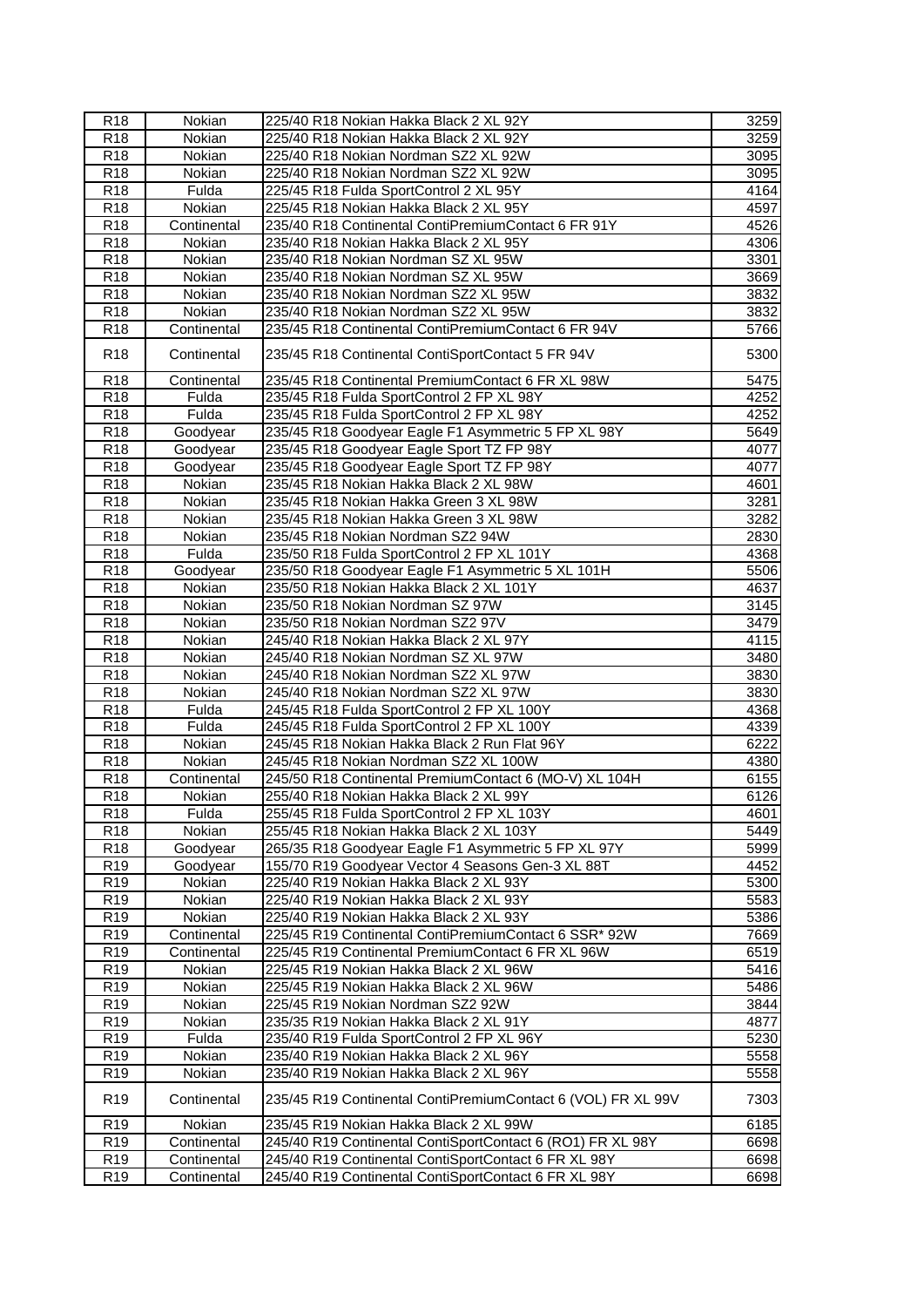| R <sub>19</sub> | Continental | 245/40 R19 Continental ContiSportContact 7 XL 98Y                  | 6814  |
|-----------------|-------------|--------------------------------------------------------------------|-------|
| R <sub>19</sub> | Goodyear    | 245/40 R19 Goodyear Eagle F1 Asymmetric 5 FP XL 98Y                | 6256  |
| R19             | Nokian      | 245/40 R19 Nokian Hakka Black 2 XL 98Y                             | 5210  |
| R <sub>19</sub> | Continental | 245/45 R19 Continental ContiSportContact 3 FP SSR* 98W             | 8123  |
| R <sub>19</sub> | Continental | 245/45 R19 Continental PremiumContact 6 (AO) FR XL 102Y ContiSiler | 7475  |
| R <sub>19</sub> | Continental | 245/45 R19 Continental SportContact 6 FR XL 102Y                   | 7456  |
| R <sub>19</sub> | Nokian      | 245/45 R19 Nokian Hakka Black 2 XL 102Y                            | 5649  |
| R19             | Nokian      | 245/45 R19 Nokian Hakka Black 2 XL 102Y                            | 5984  |
| R <sub>19</sub> | Nokian      | 245/45 R19 Nokian Nordman SZ2 XL 102Y                              | 5067  |
| R19             | Nokian      | 245/45 R19 Nokian Nordman SZ2 XL 102Y                              | 5067  |
| R <sub>19</sub> | Nokian      | 255/35 R19 Nokian Hakka Black 2 XL 96Y                             | 4956  |
| R <sub>19</sub> | Fulda       | 255/40 R19 Fulda SportControl 2 FP XL 100Y                         | 5067  |
| R <sub>19</sub> | Goodyear    | 255/40 R19 Goodyear Eagle F1 Asymmetric 5 FP XL 100Y               | 6115  |
| R <sub>19</sub> | Nokian      | 255/40 R19 Nokian Hakka Black 2 XL 100Y                            | 5822  |
| R <sub>19</sub> | Continental | 255/45 R19 Continental ContiCrossContact UHP (MO) 100V             | 7420  |
| R <sub>19</sub> | Continental | 255/45 R19 Continental ContiSportContact 3 (N0) FR 100Y            | 7930  |
| R <sub>19</sub> | Nokian      | 255/45 R19 Nokian Hakka Black 2 XL 104Y                            | 5940  |
| R <sub>19</sub> | Nokian      | 255/45 R19 Nokian Hakka Black 2 XL 104Y                            | 6158  |
| R <sub>19</sub> | Goodyear    | 265/40 R19 Goodyear Eagle F1 Asymmetric 2 (N0) 98Y                 | 6756  |
| R <sub>19</sub> | Nokian      | 275/35 R19 Nokian Hakka Black 2 XL 100Y                            | 6917  |
| R <sub>19</sub> | Continental | 275/40 R19 Continental ContiSportContact 2 (MO) FR 101Y            | 6138  |
| R <sub>19</sub> | Continental | 275/40 R19 Continental ContiSportContact 2 (MO) FR XL 105Y         | 6267  |
| R <sub>19</sub> | Continental | 275/40 R19 Continental ContiSportContact 3 SSR* FR 101W            | 9313  |
| R <sub>19</sub> | Continental | 275/40 R19 Continental ContiSportContact 5 (MO) 101Y               | 8095  |
| R19             | Goodyear    | 275/40 R19 Goodyear Excellence Run Flat 101Y                       | 8270  |
| R <sub>19</sub> | Continental | 285/40 R19 Continental ContiSportContact 3 (N0) FR 103Y            | 9106  |
| R <sub>19</sub> | Goodyear    | 285/40 R19 Goodyear Eagle F1 Asymmetric (N0) 103Y                  | 6493  |
| R <sub>19</sub> | Goodyear    | 285/40 R19 Goodyear Eagle F1 Asymmetric (N0) 103Y                  | 9085  |
| R <sub>19</sub> | Goodyear    | 295/40 R19 Goodyear Eagle F1 Asymmetric 3 (N0) FP XL 108Y          | 6931  |
| R20             | Nokian      | 235/35 R20 Nokian Hakka Black 2 XL 92Y                             | 6348  |
| R <sub>20</sub> | Goodyear    | 235/45 R20 Goodyear Eagle F1 Asymmetric 5 FP XL 100W               | 8230  |
| R20             | Nokian      | 245/35 R20 Nokian Hakka Black 2 XL 95Y                             | 6346  |
| R <sub>20</sub> | Nokian      | 245/35 R20 Nokian Hakka Black 2 XL 95Y                             | 6346  |
| R <sub>20</sub> | Continental | 245/40 R20 Continental ContiSportContact 3 (J) FP XL 99Y           | 8678  |
| R <sub>20</sub> | Continental | 245/40 R20 Continental ContiSportContact 5P (MO) FR XL 99Y         | 8794  |
| R <sub>20</sub> | Nokian      | 245/40 R20 Nokian Hakka Black 2 XL 99Y                             | 6931  |
| R <sub>20</sub> | Nokian      | 245/40 R20 Nokian Hakka Black 2 XL 99Y                             | 7208  |
| R <sub>20</sub> | Nokian      | 255/35 R20 Nokian Hakka Black 2 XL 97Y                             | 5844  |
| R <sub>20</sub> | Nokian      | 255/35 R20 Nokian Nordman SZ2 XL 97Y                               | 5108  |
| R <sub>20</sub> | Continental | 255/40 R20 Continental ContiSportContact 5P (MO) FR XL 101Y        | 7629  |
| R <sub>20</sub> | Continental | 255/40 R20 Continental ContiSportContact 6 (MO1) FR XL 101Y        | 7629  |
| R <sub>20</sub> | Nokian      | 275/30 R20 Nokian Hakka Black 2 XL 97Y                             | 7586  |
| R <sub>20</sub> | Continental | 275/35 R20 Continental ContiSportContact 3 (J) FR XL 102Y          | 8095  |
| R <sub>20</sub> | Continental | 275/35 R20 Continental ContiSportContact 5P (MO) FR XL 102Y        | 8794  |
| R <sub>20</sub> | Continental | 275/35 R20 Continental ContiSportContact 6 FR XL 102Y              | 8445  |
| R <sub>20</sub> | Continental | 275/35 R20 Continental ContiSportContact 6 FR XL 102Y              | 8445  |
| R <sub>20</sub> | Goodyear    | 275/35 R20 Goodyear Eagle F1 Asymmetric 2 (MOE) XL Run Flat FR 1   | 9901  |
| R <sub>20</sub> | Goodyear    | 275/35 R20 Goodyear Excellence Run Flat 102Y                       | 9202  |
| R <sub>20</sub> | Nokian      | 275/35 R20 Nokian Hakka Black 2 XL 102Y                            | 7560  |
| R20             | Nokian      | 275/35 R20 Nokian Hakka Black 2 XL 102Y                            | 7560  |
| R <sub>20</sub> | Continental | 295/30 R20 Continental ContiSportContact 6 (MO) XL 101Y            | 9537  |
| R <sub>21</sub> | Continental | 255/35 R21 Continental ContiSportContact 6 FR XL 98Y               | 11066 |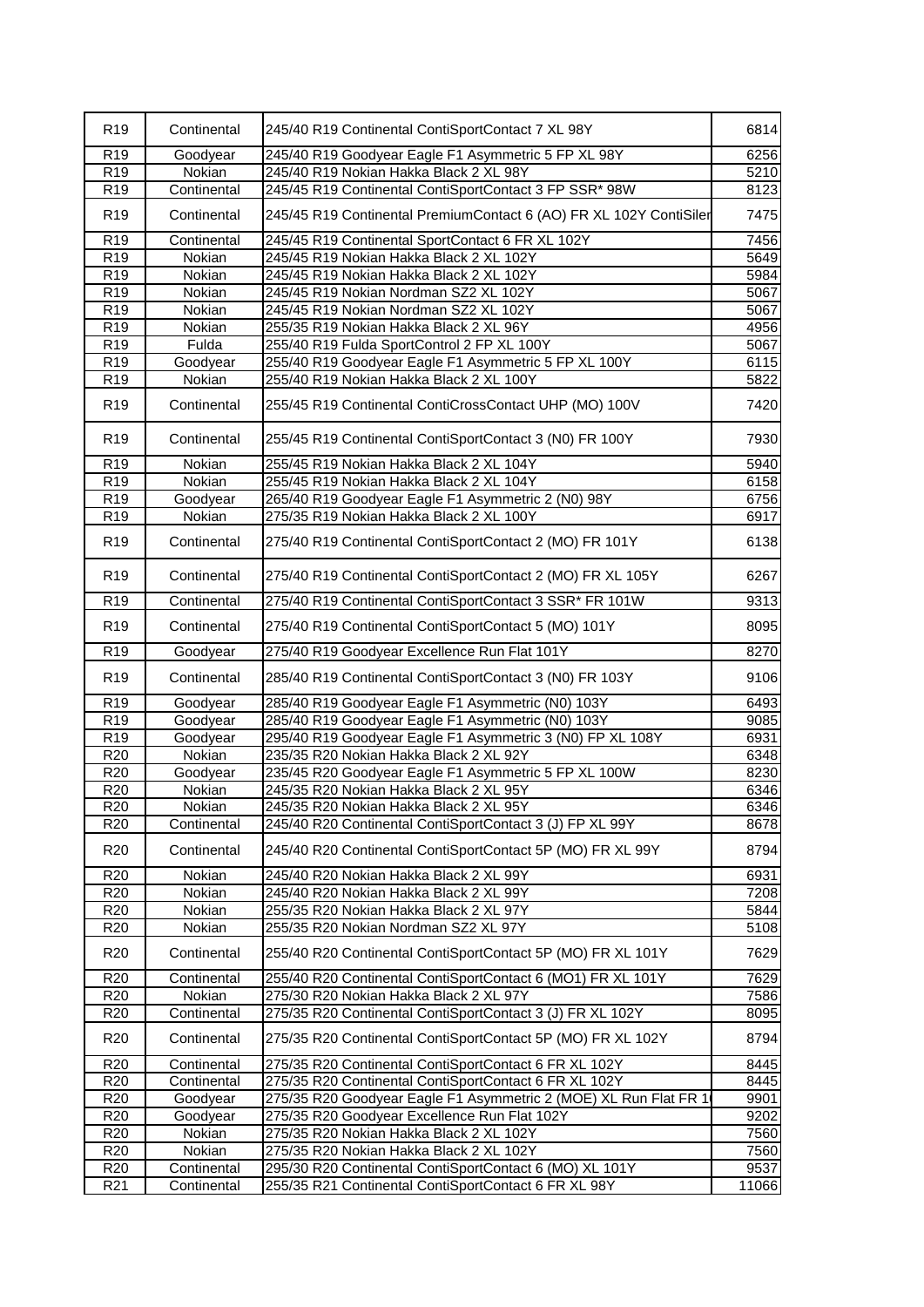| R <sub>21</sub>  | Goodyear      | 305/30 R21 Goodyear Eagle F1 Asymmetric 3 (NA0) FP XL 104Y | 10250 |
|------------------|---------------|------------------------------------------------------------|-------|
| R <sub>21</sub>  | Goodyear      | 305/30 R21 Goodyear Eagle F1 Asymmetric 3 (NF0) FP XL 104Y | 10250 |
| R <sub>15</sub>  | Continental   | 225/75 R15 Continental ContiCrossContact LX2 FR 102T       | 4974  |
| R <sub>16</sub>  | Nokian        | 215/65 R16 Nokian Outpost AT 98T                           | 3455  |
| R <sub>16</sub>  | Continental   | 215/70 R16 Continental AllSeasonContact 100H               | 5131  |
| R <sub>16</sub>  | Nokian        | 215/70 R16 Nokian Nordman S2 SUV 100H                      | 3213  |
| R <sub>16</sub>  | Nokian        | 225/70 R16 Nokian Nordman S SUV 103T                       | 2737  |
| R <sub>16</sub>  | Nokian        | 225/70 R16 Nokian Nordman S2 SUV 103T                      | 2851  |
| R <sub>16</sub>  | Nokian        | 225/70 R16 Nokian Outpost AT XL 107T                       | 3565  |
| R <sub>16</sub>  | Nokian        | 225/75 R16 Nokian Outpost AT 115/112S                      | 3712  |
| R <sub>16</sub>  | Continental   | 235/70 R16 Continental CrossContact ATR FR 106H            | 5148  |
| R <sub>16</sub>  | Nokian        | 235/70 R16 Nokian Outpost AT XL 109T                       | 3836  |
| R <sub>16</sub>  | Nokian        | 235/75 R16 Nokian Nordman S SUV 108T                       | 3366  |
| R <sub>16</sub>  | Nokian        | 245/70 R16 Nokian Nordman S SUV 107T                       | 2854  |
| R <sub>16</sub>  | Goodyear      | 255/70 R16 Goodyear Wrangler AT Adventure 111T             | 5193  |
| R <sub>16</sub>  | Nokian        | 255/70 R16 Nokian Rotiiva AT 111T                          | 3620  |
| R <sub>16</sub>  | Nokian        | 255/70 R16 Nokian Rotiiva AT 111T                          | 4254  |
| R <sub>16</sub>  | Nokian        | 265/70 R16 Nokian Nordman S2 SUV 112T                      | 3592  |
| R <sub>16</sub>  | Nokian        | 265/70 R16 Nokian Nordman S2 SUV 112T                      | 3592  |
| R <sub>16</sub>  | Nokian        | 265/75 R16 Nokian Rotiiva AT 116S                          | 3436  |
| R <sub>16</sub>  | <b>Nokian</b> | 265/75 R16 Nokian Rotiiva HT 116S                          | 3192  |
| R <sub>17</sub>  | Continental   | 215/60 R17 Continental PremiumContact 6 FR 96V             | 4368  |
| R <sub>17</sub>  | Goodyear      | 215/60 R17 Goodyear EfficientGrip 2 SUV 96H                | 4252  |
| R <sub>17</sub>  | Goodyear      | 215/60 R17 Goodyear EfficientGrip 2 SUV 96V                | 4310  |
| R <sub>17</sub>  | Goodyear      | 215/60 R17 Goodyear EfficientGrip 2 SUV 96V                | 4077  |
| R <sub>17</sub>  | Goodyear      | 215/60 R17 Goodyear EfficientGrip Performance 96H          | 3648  |
| <b>R17</b>       | Nokian        | 215/60 R17 Nokian Nordman S2 SUV 96H                       | 3157  |
| R <sub>17</sub>  | Nokian        | 215/65 R17 Nokian Hakka Blue 3 SUV XL 103H                 | 4071  |
| R <sub>17</sub>  | Continental   | 225/60 R17 Continental EcoContact 6 99H                    | 5279  |
| R <sub>17</sub>  | Nokian        | 225/60 R17 Nokian Hakka Blue 2 SUV XL 103V                 | 3727  |
| <b>R17</b>       | Nokian        | 225/60 R17 Nokian Hakka Blue 3 SUV XL 103V                 | 4076  |
| <b>R17</b>       | Nokian        | 225/60 R17 Nokian Nordman S2 SUV 99H                       | 3710  |
| <b>R17</b>       | Nokian        | 225/60 R17 Nokian Nordman S2 SUV 99H                       | 3710  |
| <b>R17</b>       | Continental   | 225/65 R17 Continental ContiPremiumContact 5 102V          | 4135  |
| <b>R17</b>       | Continental   | 225/65 R17 Continental ContiPremiumContact 5 102V          | 4601  |
| R <sub>17</sub>  | Continental   | 225/65 R17 Continental CrossContact ATR FR 102H            | 4601  |
| R <sub>17</sub>  | Goodyear      | 225/65 R17 Goodyear EfficientGrip 2 SUV XL 106V            | 4776  |
| R <sub>17</sub>  | Goodyear      | 225/65 R17 Goodyear EfficientGrip 2 SUV XL 106V            | 5125  |
| R <sub>17</sub>  | Goodyear      | 235/65 R17 Goodyear Eagle F1 Asymmetric 3 SUV 104W         | 4950  |
| R17              | Nokian        | 235/65 R17 Nokian Hakka Black 2 SUV XL 108V                | 3960  |
| R <sub>17</sub>  | Nokian        | 235/65 R17 Nokian Hakka Blue 3 SUV XL 108H                 | 3786  |
| R <sub>17</sub>  | Nokian        | 235/65 R17 Nokian Nordman S2 SUV 104H                      | 3553  |
| R <sub>17</sub>  | Nokian        | 235/65 R17 Nokian Nordman S2 SUV 104H                      | 3575  |
| R <sub>17</sub>  | Nokian        | 235/65 R17 Nokian Outpost AT XL 108T                       | 3989  |
| $\overline{R17}$ | Nokian        | 235/80 R17 Nokian Rotiiva AT 120/117R                      | 3631  |
| R <sub>17</sub>  | Nokian        | 235/80 R17 Nokian Rotiiva HT 120/117R                      | 2994  |
| R <sub>17</sub>  | Continental   | 245/65 R17 Continental CrossContact ATR FR XL 111H         | 6348  |
| R <sub>17</sub>  | Goodyear      | 245/65 R17 Goodyear EfficientGrip SUV FP XL 111H           | 4383  |
| R <sub>17</sub>  | Nokian        | 245/65 R17 Nokian Hakka Blue 3 SUV XL 111H                 | 4408  |
| R <sub>17</sub>  | Nokian        | 245/65 R17 Nokian Outpost AT 107T                          | 4431  |
| R <sub>17</sub>  | Nokian        | 245/65 R17 Nokian Outpost AT 107T                          | 4431  |
| R <sub>17</sub>  | Nokian        | 255/65 R17 Nokian Hakka Blue 3 SUV XL 114H                 | 4544  |
| <b>R17</b>       | Goodyear      | 265/65 R17 Goodyear EfficientGrip 2 SUV 112H               | 5475  |
| R <sub>17</sub>  | Goodyear      | 265/65 R17 Goodyear Wrangler AT Adventure 112T             | 5570  |
| R <sub>17</sub>  | Nokian        | 265/65 R17 Nokian Hakka Blue 3 SUV XL 116H                 | 4228  |
| R <sub>17</sub>  | Nokian        | 265/65 R17 Nokian Nordman S2 SUV 112H                      | 3638  |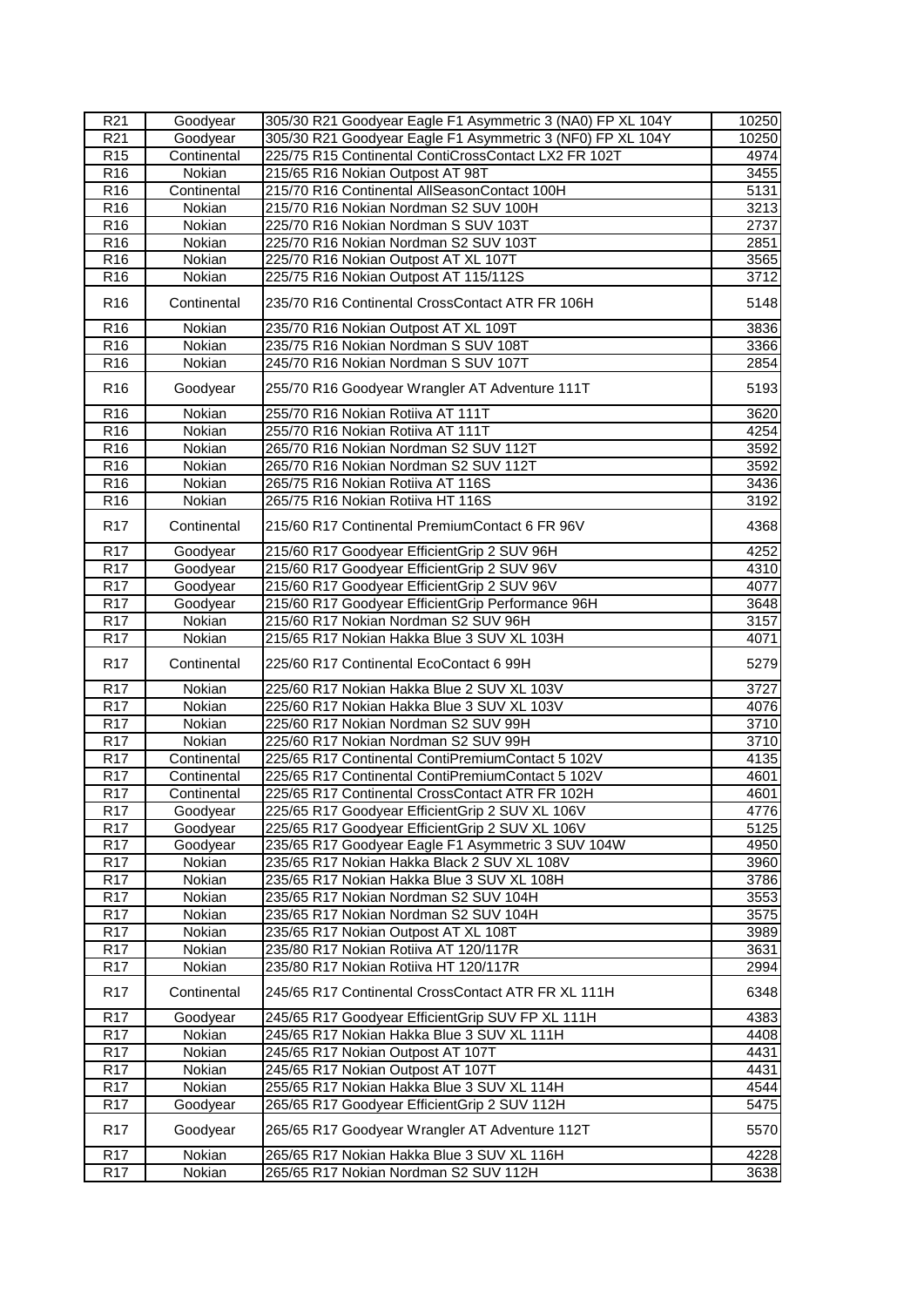| R <sub>17</sub>                    | Nokian                     | 265/65 R17 Nokian Outpost AT 112T                                                                             | 4374         |
|------------------------------------|----------------------------|---------------------------------------------------------------------------------------------------------------|--------------|
| <b>R17</b>                         | Nokian                     | 265/70 R17 Nokian Rockproof 121/118Q                                                                          | 6385         |
| <b>R17</b>                         | Nokian                     | 265/70 R17 Nokian Rotiiva AT Plus 121/118S                                                                    | 4077         |
| R <sub>17</sub>                    | Continental                | 275/55 R17 Continental ContiPremiumContact 6 FR 109V                                                          | 5766         |
| <b>R17</b>                         | Nokian                     | 275/65 R17 Nokian Nordman S2 SUV XL 115H                                                                      | 4245         |
| R <sub>17</sub>                    | Nokian                     | 275/70 R17 Nokian Outpost AT 121/118S                                                                         | 5872         |
| <b>R17</b>                         | Nokian                     | 315/70 R17 Nokian Rockproof 121/118Q                                                                          | 8645         |
| R <sub>18</sub>                    | Fulda                      | 215/55 R18 Fulda Ecocontrol SUV XL FP 99V                                                                     | 3378         |
| R <sub>18</sub>                    | Goodyear                   | 215/55 R18 Goodyear EfficientGrip SUV XL 99V                                                                  | 3786         |
| R <sub>18</sub>                    | Nokian                     | 215/55 R18 Nokian Hakka Green 3 XL 99V                                                                        | 3906         |
| R18                                | Fulda                      | 225/55 R18 Fulda Ecocontrol SUV FP 98V                                                                        | 4077         |
| R18                                | Goodyear                   | 225/55 R18 Goodyear EfficientGrip 2 SUV 98V                                                                   | 4834         |
| R <sub>18</sub>                    | Goodyear                   | 225/55 R18 Goodyear EfficientGrip 2 SUV 98V                                                                   | 4834         |
| R <sub>18</sub>                    | Nokian                     | 225/55 R18 Nokian Hakka Blue 3 SUV 98V                                                                        | 3786         |
| R18                                | Nokian                     | 225/55 R18 Nokian Nordman S SUV 98H                                                                           | 3146         |
| R <sub>18</sub>                    | <b>Nokian</b>              | 225/55 R18 Nokian Nordman S2 SUV 98H                                                                          | 3786         |
| R <sub>18</sub>                    | Nokian                     | 225/55 R18 Nokian Nordman S2 SUV 98H                                                                          | 3902         |
| R <sub>18</sub>                    | Continental                | 225/60 R18 Continental PremiumContact 6 FR XL 104V                                                            | 5766         |
| R <sub>18</sub>                    | Nokian                     | 225/60 R18 Nokian Hakka Blue 3 SUV XL 104H                                                                    | 4086         |
| R <sub>18</sub>                    | Nokian                     | 225/60 R18 Nokian Nordman S2 SUV 100H                                                                         | 3726         |
| R <sub>18</sub>                    | Continental                | 235/55 R18 Continental CrossContact ATR FR 100V                                                               | 5649         |
| R <sub>18</sub>                    | Continental                | 235/55 R18 Continental PremiumContact 6 FR 100V                                                               | 5207         |
| R <sub>18</sub>                    | Fulda                      | 235/55 R18 Fulda Ecocontrol SUV FP 100V                                                                       | 3722         |
| R <sub>18</sub>                    | Goodyear                   | 235/55 R18 Goodyear Eagle F1 Asymmetric 5 100V                                                                | 4717         |
| R18                                | Goodyear                   | 235/55 R18 Goodyear EfficientGrip 2 SUV 100V                                                                  | 4484         |
| R <sub>18</sub>                    | Nokian                     | 235/55 R18 Nokian Hakka Blue 3 SUV 100V                                                                       | 4140         |
| R <sub>18</sub>                    | Nokian                     | 235/55 R18 Nokian Nordman S SUV 100H                                                                          | 3261         |
| R <sub>18</sub>                    | Nokian                     | 235/55 R18 Nokian Nordman S2 SUV 100V                                                                         | 3805         |
| R18<br><b>R18</b>                  | Continental<br>Continental | 235/60 R18 Continental ContiCrossContact LX2 FR XL 107V<br>235/60 R18 Continental CrossContact ATR FR XL 107V | 5649<br>6418 |
| R <sub>18</sub>                    | Goodyear                   | 235/60 R18 Goodyear EfficientGrip 2 SUV XL 107V                                                               | 4857         |
| R <sub>18</sub>                    | Nokian                     | 235/60 R18 Nokian Hakka Blue 2 SUV XL 107H                                                                    | 3611         |
| R <sub>18</sub>                    | Nokian                     | 235/60 R18 Nokian Hakka Blue 3 SUV XL 107H                                                                    | 3968         |
| R <sub>18</sub>                    | Nokian                     | 235/60 R18 Nokian Nordman S SUV 103H                                                                          | 3355         |
| R <sub>18</sub>                    | Nokian                     | 235/60 R18 Nokian Nordman S2 SUV 103V                                                                         | 3805         |
| <b>R18</b>                         | Goodyear                   | 235/65 R18 Goodyear Eagle F1 Asymmetric 3 SUV 106W                                                            | 6406         |
| R <sub>18</sub>                    | Nokian                     | 235/65 R18 Nokian Hakka Black 2 SUV XL 110W                                                                   | 5852         |
| R18                                | Nokian                     | 255/55 R18 Nokian Nordman S2 SUV XL 109V                                                                      | 3805         |
| <b>R18</b>                         | Continental                | 255/60 R18 Continental ContiCrossContact LX XL 112T                                                           | 4636         |
| R <sub>18</sub>                    | Continental                | 255/60 R18 Continental ContiPremiumContact 6 FR XL 112V                                                       | 5125         |
| R <sub>18</sub>                    | Goodyear                   | 255/60 R18 Goodyear Eagle F1 Asymmetric 3 SUV FP 108Y                                                         | 4715         |
| $\overline{R}18$                   | Nokian                     | 255/60 R18 Nokian Hakka Black 2 SUV XL 112V                                                                   | 4292         |
| R <sub>18</sub>                    | Goodyear                   | 265/60 R18 Goodyear Wrangler AT Adventure 110H                                                                | 6385         |
| R <sub>18</sub>                    | Nokian                     | 265/60 R18 Nokian Hakka Blue 3 SUV 110V                                                                       | 4368         |
| R <sub>18</sub>                    | Nokian                     | 265/60 R18 Nokian Hakka Blue 3 SUV 110V                                                                       | 4483         |
| R <sub>18</sub>                    | Nokian                     | 265/60 R18 Nokian Nordman S2 SUV 110V                                                                         | 3883         |
| R <sub>18</sub>                    | Nokian                     | 265/60 R18 Nokian Outpost AT 110T                                                                             | 4464         |
| R <sub>18</sub>                    | Continental                | 265/65 R18 Continental ContiCrossContact LX2 FR 114H                                                          | 7967         |
| R <sub>18</sub>                    | Nokian                     | 265/65 R18 Nokian Outpost AT 114H                                                                             | 4766         |
| R <sub>18</sub>                    | Goodyear                   | 265/70 R18 Goodyear EfficientGrip SUV 116H                                                                    | 6792         |
| R <sub>18</sub>                    | Nokian                     | 275/65 R18 Nokian Outpost AT 116T                                                                             | 6175         |
| R18                                | Fulda                      | 285/60 R18 Fulda 4X4 Road 116V                                                                                | 5789         |
| R <sub>18</sub><br>R <sub>18</sub> | Goodyear<br>Goodyear       | 285/60 R18 Goodyear EfficientGrip 2 SUV 116V<br>285/60 R18 Goodyear EfficientGrip SUV 116V                    | 6814<br>6940 |
| R <sub>18</sub>                    | Nokian                     | 285/60 R18 Nokian Hakka Blue 2 SUV 116V                                                                       | 5288         |
| R <sub>18</sub>                    | Nokian                     | 285/60 R18 Nokian Hakka Blue 2 SUV 116V                                                                       | 5674         |
| R <sub>18</sub>                    | Nokian                     | 285/60 R18 Nokian Nordman S2 SUV 116V                                                                         | 5154         |
| R <sub>18</sub>                    | Nokian                     | 285/60 R18 Nokian zLine SUV 116V                                                                              | 3436         |
| R <sub>19</sub>                    | Goodyear                   | 225/55 R19 Goodyear EfficientGrip 2 SUV 99V                                                                   | 4519         |
| R <sub>19</sub>                    | Nokian                     | 225/55 R19 Nokian Nordman S2 SUV 99V                                                                          | 4201         |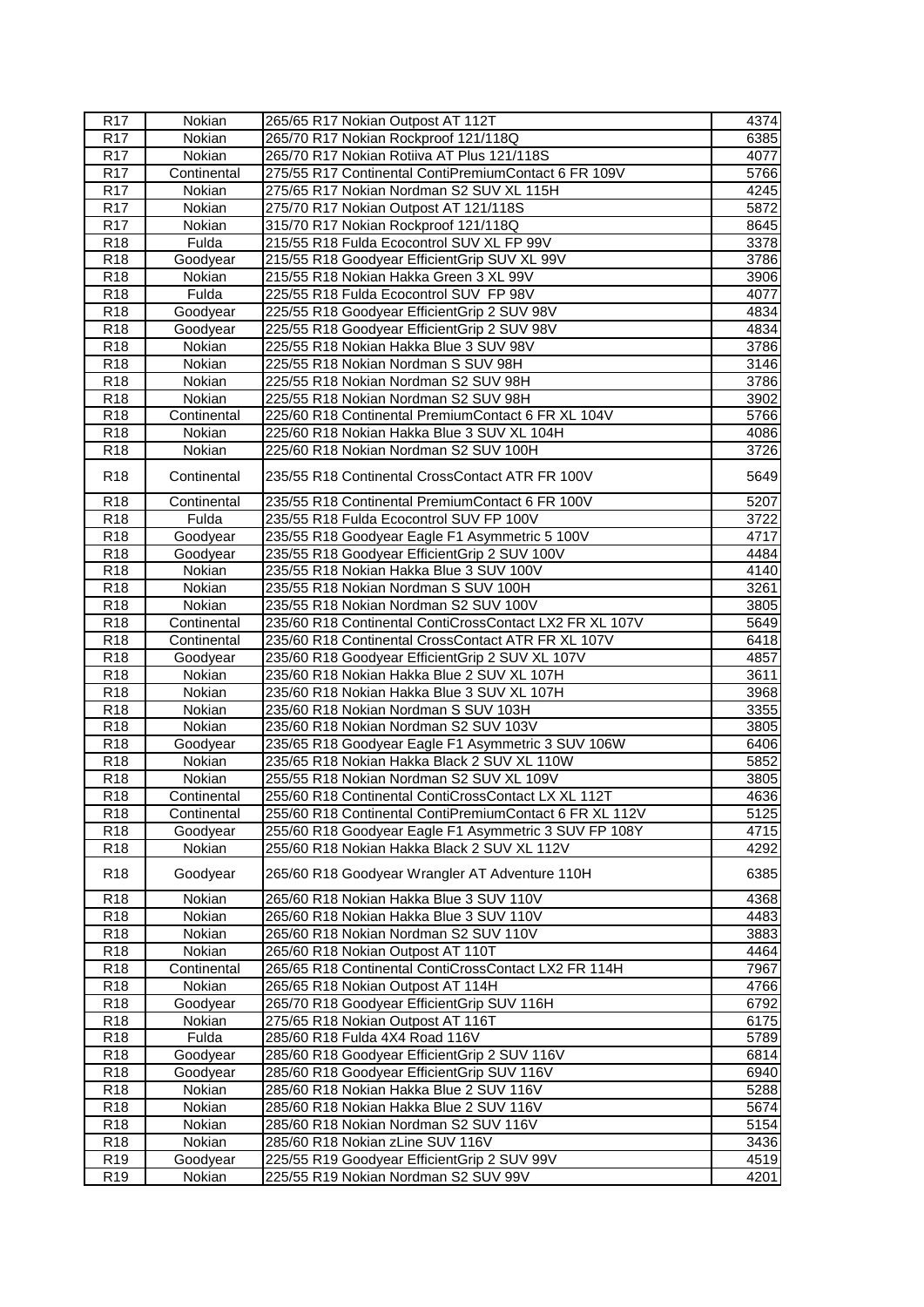| R <sub>19</sub> | Goodyear      | 235/50 R19 Goodyear EfficientGrip SUV FP XL 103V                   | 4601          |
|-----------------|---------------|--------------------------------------------------------------------|---------------|
| R <sub>19</sub> | <b>Nokian</b> | 235/50 R19 Nokian Hakka Black 2 SUV 99V                            | 5576          |
| R <sub>19</sub> | Nokian        | 235/50 R19 Nokian Hakka Black 2 SUV 99V                            | 5576          |
| R <sub>19</sub> | Nokian        | 235/55 R19 Nokian Hakka Black 2 SUV XL 105W                        | 4962          |
| R <sub>19</sub> | Continental   | 245/40 R19 Continental ContiPremiumContact 6 FR XL 98Y             | 6686          |
| R <sub>19</sub> | Nokian        | 245/55 R19 Nokian Hakka Black 2 SUV 103V                           | 6050          |
| R <sub>19</sub> | Continental   | 255/50 R19 Continental PremiumContact 6 FR XL 107Y                 | 6069          |
| R <sub>19</sub> | Nokian        | 255/50 R19 Nokian Hakka Black 2 SUV XL 107W                        | 5323          |
| R <sub>19</sub> | Nokian        | 255/50 R19 Nokian Hakka Black 2 SUV XL 107W                        | 5522          |
| R <sub>19</sub> | Nokian        | 255/50 R19 Nokian Hakka Black 2 SUV XL 107W                        | 5522          |
| R19             | Continental   | 255/55 R19 Continental CrossContact ATR FR XL 111V                 | 6977          |
| R <sub>19</sub> | Continental   | 255/55 R19 Continental CrossContact UHP XL 111H                    | 5300          |
| R <sub>19</sub> | Continental   | 255/55 R19 Continental EcoContact 6 (AO) XL 111H                   | 5533          |
| R <sub>19</sub> | Continental   | 255/55 R19 Continental PremiumContact 6 (AO) FR XL 111H            | 5940          |
| R <sub>19</sub> | Fulda         | 255/55 R19 Fulda Ecocontrol SUV FP XL 111V                         | 4519          |
| R <sub>19</sub> | Goodyear      | 255/55 R19 Goodyear Eagle F1 Asymmetric 2 SUV (AO) FP XL 111Y      | 5766          |
| R <sub>19</sub> | Goodyear      | 255/55 R19 Goodyear Wrangler AT Adventure XL 111H                  | 6290          |
| R <sub>19</sub> | Nokian        | 255/55 R19 Nokian Hakka Black 2 SUV XL 111W                        | 4705          |
| R <sub>19</sub> | Goodyear      | 255/60 R19 Goodyear Eagle F1 Asymmetric SUV A/T FP XL 113W         | 6348          |
| R <sub>19</sub> | Continental   | 255/65 R19 Continental ContiCrossContact RX (LR) FR XL 114V        | 4953          |
| R <sub>19</sub> | Continental   | 275/50 R19 Continental ContiSportContact 5 SUV (N0) 112Y           | 4630          |
| R <sub>19</sub> | Nokian        | 275/55 R19 Nokian Hakka Black 2 SUV 111W                           | 6173          |
| R <sub>20</sub> | Goodyear      | 235/50 R20 Goodyear Eagle F1 Asymmetric SUV (AT) (J) (LR) FP XL 1  | 5789          |
| R <sub>20</sub> | Continental   | 255/45 R20 Continental PremiumContact 6 FR XL 105V                 | 8451          |
| R20             | Goodyear      | 255/45 R20 Goodyear Eagle F1 Asymmetric 5 (MO) XL 105H             | 8713          |
| R <sub>20</sub> | Continental   | 255/50 R20 Continental ContiPremiumContact 6 109Y                  | 8255          |
| R <sub>20</sub> | Continental   | 255/50 R20 Continental PremiumContact 6 (AO) XL 109H               | 8255          |
| R <sub>20</sub> | Nokian        | 255/50 R20 Nokian Hakka Black 2 SUV XL 109Y                        | 7203          |
| R <sub>20</sub> | Continental   | 255/55 R20 Continental ContiPremiumContact 6 FR XL 110V            | 9260          |
| R <sub>20</sub> | Continental   | 255/55 R20 Continental ContiPremiumContact 6 FR XL 110V ContiSiler | 7932          |
| R <sub>20</sub> | Continental   | 255/55 R20 Continental ContiPremiumContact 6 FR XL 110Y            | 9000          |
| R <sub>20</sub> | Continental   | 255/55 R20 Continental ContiPremiumContact 6 XL 110Y               | 9000          |
| R <sub>20</sub> | Goodyear      | 255/55 R20 Goodyear Eagle F1 Asymmetric SUV FP XL 110Y             | 6406          |
| R <sub>20</sub> | Continental   | 265/50 R20 Continental ContiCrossContact UHP FR XL 111V            | 10425         |
| R <sub>20</sub> | Continental   | 265/50 R20 Continental PremiumContact 6 FR XL 111V                 | 10192         |
| R20             | Nokian        | 265/60 R20 Nokian Outpost AT 121/118S                              | 7629          |
| R20             | Nokian        | 275/40 R20 Nokian Hakka Black 2 SUV XL 106Y                        | 6453          |
| R <sub>20</sub> | Continental   | 275/45 R20 Continental PremiumContact 6 FR XL 110Y                 | 9020          |
| R <sub>20</sub> | Goodyear      | 275/45 R20 Goodyear Eagle F1 Asymmetric 3 SUV FP XL 110Y           | 7804          |
| R20             | Nokian        | 275/45 R20 Nokian Hakka Black 2 SUV XL 110Y                        | 7629          |
| R <sub>20</sub> | Continental   | 275/50 R20 Continental ContiCrossContact UHP (MO) FR 109W          | 8893          |
| R <sub>20</sub> | Continental   | 275/50 R20 Continental PremiumContact 6 (AO) FR XL 113Y            | 9901          |
| R <sub>20</sub> | Goodyear      | 275/50 R20 Goodyear Eagle F1 Asymmetric 3 SUV FP 109W              | 8794          |
| R <sub>20</sub> | Nokian        | 275/50 R20 Nokian Hakka Black 2 SUV XL 113W                        | $\sqrt{8014}$ |
| R <sub>20</sub> | Nokian        | 275/50 R20 Nokian Hakka Black 2 SUV XL 113W                        | 8014          |
| R <sub>20</sub> | Nokian        | 275/55 R20 Nokian Outpost AT 113T                                  | 7631          |
| R <sub>20</sub> | Nokian        | 275/55 R20 Nokian Rotiiva AT XL 117T                               | 6444          |
| R <sub>20</sub> | Nokian        | 275/60 R20 Nokian Outpost AT 115H                                  | 7797          |
| R <sub>20</sub> | Continental   | 285/40 R20 Continental ContiSportContact 6 FR 104Y                 | 8541          |
| R <sub>20</sub> | Goodyear      | 285/45 R20 Goodyear Eagle F1 Asymmetric 2 SUV FP 108W              | 8095          |
| R <sub>20</sub> | Fulda         | 285/50 R20 Fulda 4X4 Road FP 112H                                  | 7571          |
| R <sub>20</sub> | Nokian        | 285/50 R20 Nokian Hakka Black 2 SUV XL 116W                        | 7338          |
| R <sub>20</sub> | Continental   | 295/40 R20 Continental ContiCrossContact UHP (R01) FR XL 110Y      | 6896          |
| R <sub>21</sub> | Goodyear      | 245/45 R21 Goodyear Eagle F1 Asymmetric 3 SUV (J) (LR) FP XL 104)  | 10250         |
| R <sub>21</sub> | Nokian        | 265/40 R21 Nokian Hakka Black 2 SUV XL 105Y                        | 7888          |
| R <sub>21</sub> | Nokian        | 265/45 R21 Nokian Hakka Black 2 SUV 108W                           | 9881          |
|                 |               |                                                                    |               |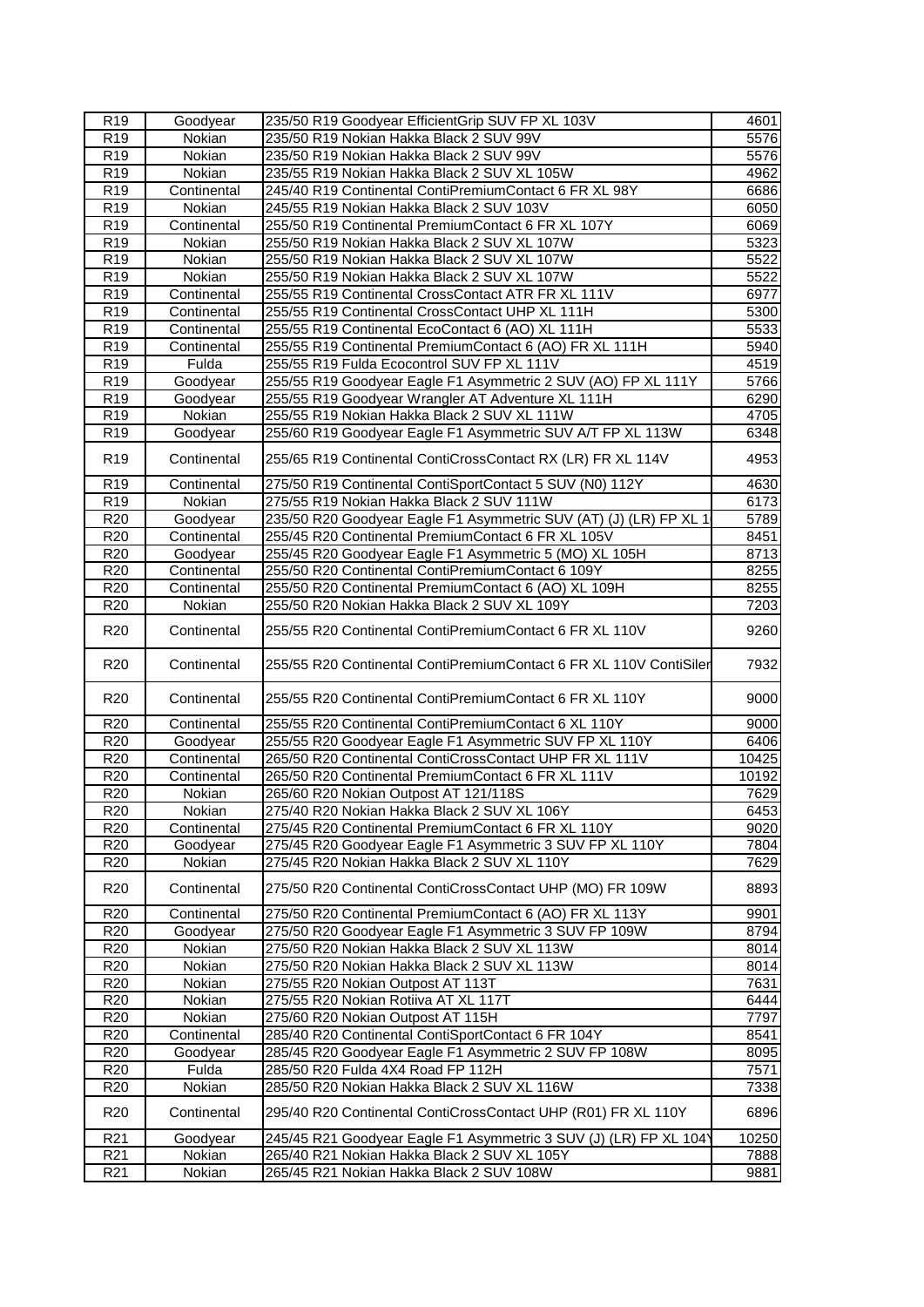| R <sub>21</sub>   | Continental | 275/40 R21 Continental ContiPremiumContact 6 FR XL 107Y             | 9959  |
|-------------------|-------------|---------------------------------------------------------------------|-------|
| R <sub>21</sub>   | Continental | 275/40 R21 Continental ContiPremiumContact 6 SSR* XL 107Y           | 11124 |
| R <sub>21</sub>   | Nokian      | 275/45 R21 Nokian Hakka Black 2 SUV XL 110Y                         | 7929  |
| R <sub>21</sub>   | Goodyear    | 275/50 R21 Goodyear EfficientGrip 2 SUV XL 113V                     | 10338 |
| R <sub>21</sub>   | Nokian      | 275/50 R21 Nokian Hakka Black 2 SUV XL 113Y                         | 7862  |
| R <sub>21</sub>   | Continental | 285/35 R21 Continental ContiSportContact 6 FR XL 105Y               | 10996 |
| R <sub>21</sub>   | Continental | 295/35 R21 Continental ContiSportContact 5 (MGT) 103Y               | 8643  |
| R <sub>21</sub>   | Fulda       | 295/35 R21 Fulda Ecocontrol SUV FP XL 107Y                          | 6406  |
| R <sub>21</sub>   | Goodyear    | 295/40 R21 Goodyear Eagle F1 Asymmetric 3 SUV FP XL 111Y            | 9318  |
| R <sub>21</sub>   | Nokian      | 295/40 R21 Nokian Hakka Black 2 SUV XL 111Y                         | 8023  |
| R <sub>21</sub>   | Continental | 315/35 R21 Continental ContiPremiumContact 6 SSR* XL 111Y           | 12576 |
| R <sub>21</sub>   | Continental | 315/35 R21 Continental ContiSportContact 6 SSR * XL 111Y            | 12576 |
| R <sub>21</sub>   | Continental | 325/30 R21 Continental ContiSportContact 6 FR XL 108Y               | 14636 |
| $\overline{R22}$  | Nokian      | 275/50 R22 Nokian Hakka Black 2 SUV XL 115V                         | 9027  |
| R <sub>22</sub>   | Nokian      | 275/50 R22 Nokian Hakka Black 2 SUV XL 115V                         | 9027  |
| R <sub>22</sub>   | Continental | 285/40 R22 Continental ContiSportContact 6 (AO) FR XL 110Y ContiSil | 9144  |
| R <sub>22</sub>   | Continental | 285/40 R22 Continental ContiSportContact 6 (AO) FR XL 110Y DE       | 9144  |
| R <sub>22</sub>   | Continental | 285/45 R22 Continental ContiPremiumContact 6 (MO) XL 114Y           | 11491 |
| R <sub>22</sub>   | Nokian      | 285/45 R22 Nokian Outpost AT XL 114H                                | 11007 |
| R22               | Goodyear    | 295/40 R22 Goodyear Eagle F1 Asymmetric SUV (MO1) FP XL 112W        | 9901  |
| R <sub>22</sub>   | Goodyear    | 295/40 R22 Goodyear Eagle F1 Asymmetric SUV (MO1) FP XL 112W        | 10774 |
| R <sub>22</sub>   | Goodyear    | 295/40 R22 Goodyear Eagle F1 Asymmetric SUV (MO1) FP XL 112W        | 10774 |
| R <sub>22</sub>   | Continental | 315/35 R22 Continental ContiSportContact 6 SSR * XL 111Y            | 13861 |
| $\overline{R}22$  | Continental | 315/35 R22 Continental ContiSportContact 6 SSR * XL 111Y DE         | 10308 |
| R <sub>22</sub>   | Continental | 325/40 R22 Continental ContiPremiumContact 6 (MO) FR 114Y           | 13046 |
| R <sub>23</sub>   | Continental | 295/35 R23 Continental ContiSportContact 6 (AO) XL 108Y             | 11124 |
| R <sub>23</sub>   | Continental | 295/35 R23 Continental ContiSportContact 6 (AO) XL 108Y DE          | 8736  |
| <b>R15 C</b>      | Nokian      | 195/70 R15 C Nokian Hakka Van 104/102R                              | 2468  |
| <b>R15 C</b>      | Nokian      | 195/70 R15 C Nokian Nordman SC 104/102S                             | 2127  |
| <b>R15 C</b>      | Nokian      | 205/65 R15 C Nokian Hakka Van 102/100T                              | 3145  |
| R15C              | Nokian      | 215/65 R15 C Nokian Hakka C2 104/102T                               | 2679  |
| <b>R15 C</b>      | Nokian      | 215/65 R15 C Nokian Hakka Van 104/102T                              | 2987  |
| <b>R15 C</b>      | Nokian      | 215/70 R15 C Nokian Hakka Van 109/107R                              | 3468  |
| <b>R15 C</b>      | Continental | 225/70 R15 C Continental ContiVanContact 100 112/110R               | 4601  |
| <b>R15 C</b>      | Nokian      | 225/70 R15 C Nokian Hakka Van 112/110R                              | 3203  |
| R15C              | Nokian      | 225/70 R15 C Nokian Nordman SC 112/110R (115N)                      | 2737  |
| R <sub>16</sub> C | Nokian      | 185/75 R16 C Nokian Hakka C2 104/102S                               | 1805  |
| <b>R16 C</b>      | Nokian      | 185/75 R16 C Nokian Nordman SC 104/102S                             | 2621  |
| <b>R16 C</b>      | Nokian      | 195/75 R16 C Nokian Hakka C2 107/105S                               | 2535  |
| R <sub>16</sub> C | Nokian      | 195/75 R16 C Nokian Nordman SC 107/105S                             | 2606  |
| <b>R16 C</b>      | Nokian      | 195/75 R16 C Nokian Nordman SC 107/105S                             | 2606  |
| <b>R16 C</b>      | Goodyear    | 205/65 R16 C Goodyear EfficientGrip Cargo 2 107/105T                | 4135  |
| R <sub>16</sub> C | Nokian      | 205/65 R16 C Nokian Hakka C2 107/105T                               | 3040  |
| <b>R16 C</b>      | Nokian      | 205/65 R16 C Nokian Hakka C2 107/105T                               | 3436  |
| <b>R16 C</b>      | Nokian      | 205/65 R16 C Nokian Hakka Van 107/105T                              | 3576  |
| <b>R16 C</b>      | Nokian      | 215/60 R16 C Nokian Hakka Van 108/106T                              | 4218  |
| <b>R16 C</b>      | Continental | 215/65 R16 C Continental ContiVanContact 100 109/107T               | 4892  |
| <b>R16 C</b>      | Fulda       | 215/65 R16 C Fulda Conveo Tour 2 106/104T                           | 3507  |
| R <sub>16</sub> C | Nokian      | 215/65 R16 C Nokian Hakka Van 109/107T                              | 3459  |
| R <sub>16</sub> C | Nokian      | 215/65 R16 C Nokian Nordman SC 109/107T                             | 2964  |
| <b>R16 C</b>      | Nokian      | 215/75 R16 C Nokian Hakka C2 116/114S                               | 3261  |
| <b>R16 C</b>      | Nokian      | 225/65 R16 C Nokian Hakka C2 112/110T                               | 3436  |
| <b>R16 C</b>      | Nokian      | 225/65 R16 C Nokian Hakka C2 112/110T                               | 3727  |
| R <sub>16</sub> C | Nokian      | 225/65 R16 C Nokian Hakka Van 112/110T                              | 4197  |
| <b>R16 C</b>      | Nokian      | 225/75 R16 C Nokian Hakka C2 121/120R                               | 4368  |
| <b>R16 C</b>      | Nokian      | 225/75 R16 C Nokian Hakka Van 121/120R                              | 4758  |
|                   |             |                                                                     |       |